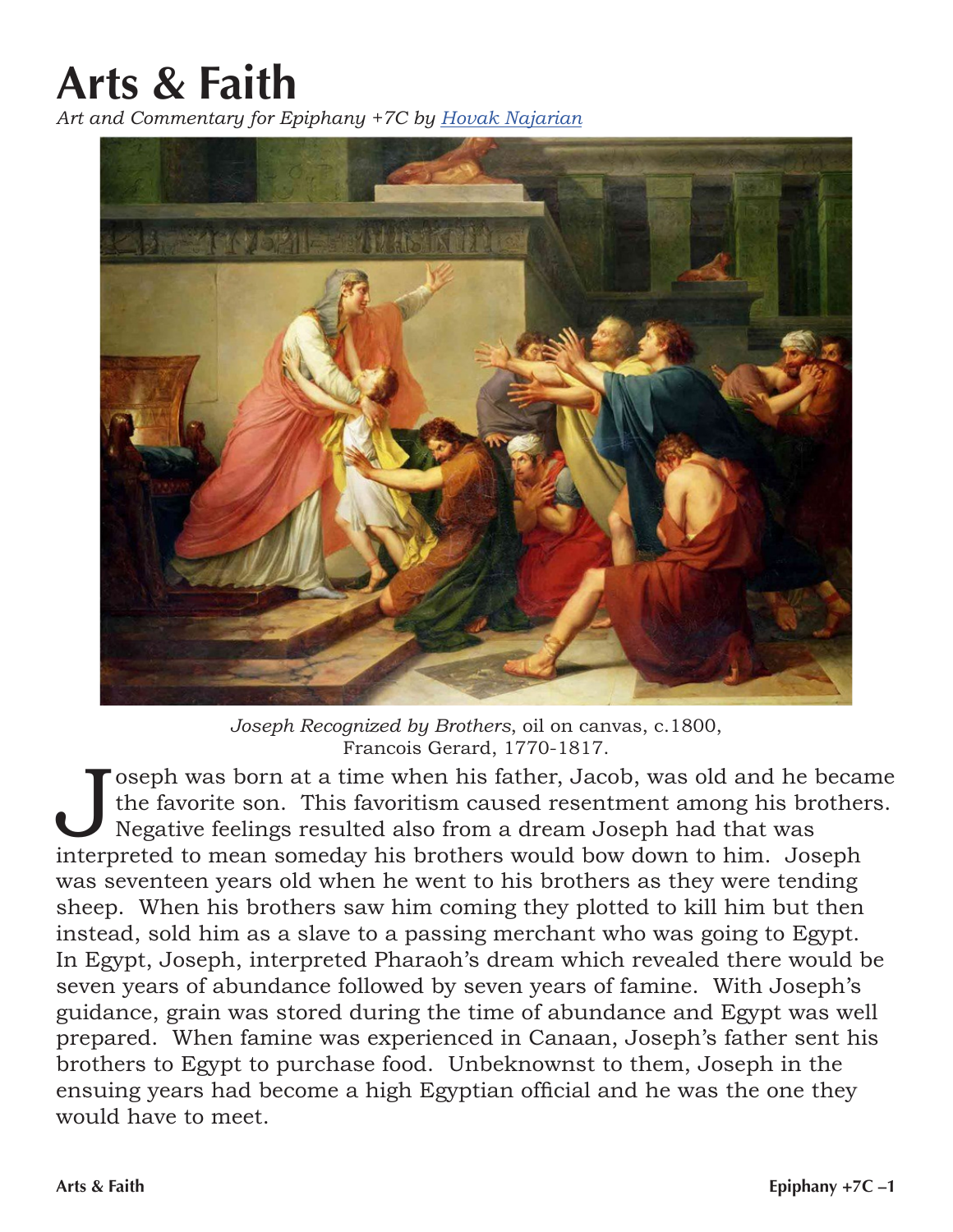Francois Gerard's painting, *Joseph Recognized by Brothers*, depicts the moment Joseph revealed his identity to his brothers. The brothers are shown displaying a range of emotions; some are kneeling and in body language seem to be exhibiting guilt and remorse for what they did. In contrast to this, two of the brothers and Joseph are reaching out to each other in joy. The brothers at the far right are staying back and holding each other. Perhaps they are fearful of what Joseph might do. The young boy reaching and looking up at Joseph is likely a nephew who came with his father. Joseph places his hand gently on the child's shoulder.

In 1663, France initiated the Prix de Rome which gave artists (and later, musicians and architects) an opportunity to study in Italy. The purpose of this award was to put promising artists in contact with Roman culture and the masters of the Italian Renaissance. One outcome of this was a trend toward classicism in French art.

In the late 1700s after years of turmoil, the French Revolution overthrew King Louis XVI and Napoleon Bonaparte took charge ultimately as 1st Consul. Classicism in art suited Napoleon perfectly and he appointed Jacques Louis David, an avid classicist, to be the head of the French Academy of art. David's art promoted what Napoleon favored; discipline, honor, sacrifice strength of character and devotion of one's efforts to the state.

Though classicism was sanctioned by the state, the concept of romanticism was always present in art and Napoleon's campaign in Egypt (1798-1801) generated great interest in Egyptology. It set off fashion fads in both France and England, and piqued the interest of painters as well. Francois Gerard's Joseph Recognized by Brothers was painted during the time of Napoleon's Egyptian military venture.

Gerard studied under David and elements of classicism in the painting of Joseph and his brothers are apparent in their robes. Gerard's nod to this scene's Egyptian location is brought in by Joseph's headdress and the sphinxes on the arms of Joseph's chair and the background building. Were it not for these details and its title, this painting might be taken for an illustration of a Greek tragedy.

Winning the Prize of Rome was coveted, difficult and highly competitive. Gerard's teacher Jacques Louis David was rejected three times and considered suicide before receiving the award on his fourth attempt. [In later years Eduard Degas and Maurice Ravel were rejected.] Gerard, too, was rejected but because of his mother's death, he was unable to complete a painting to submit to the jury the following year. After that he fell into poverty but recovered to gain success and acclaim through portraiture. Napoleon commissioned paintings from him and then after he fell from power, Gerard became the court painter of Louis XVIII.